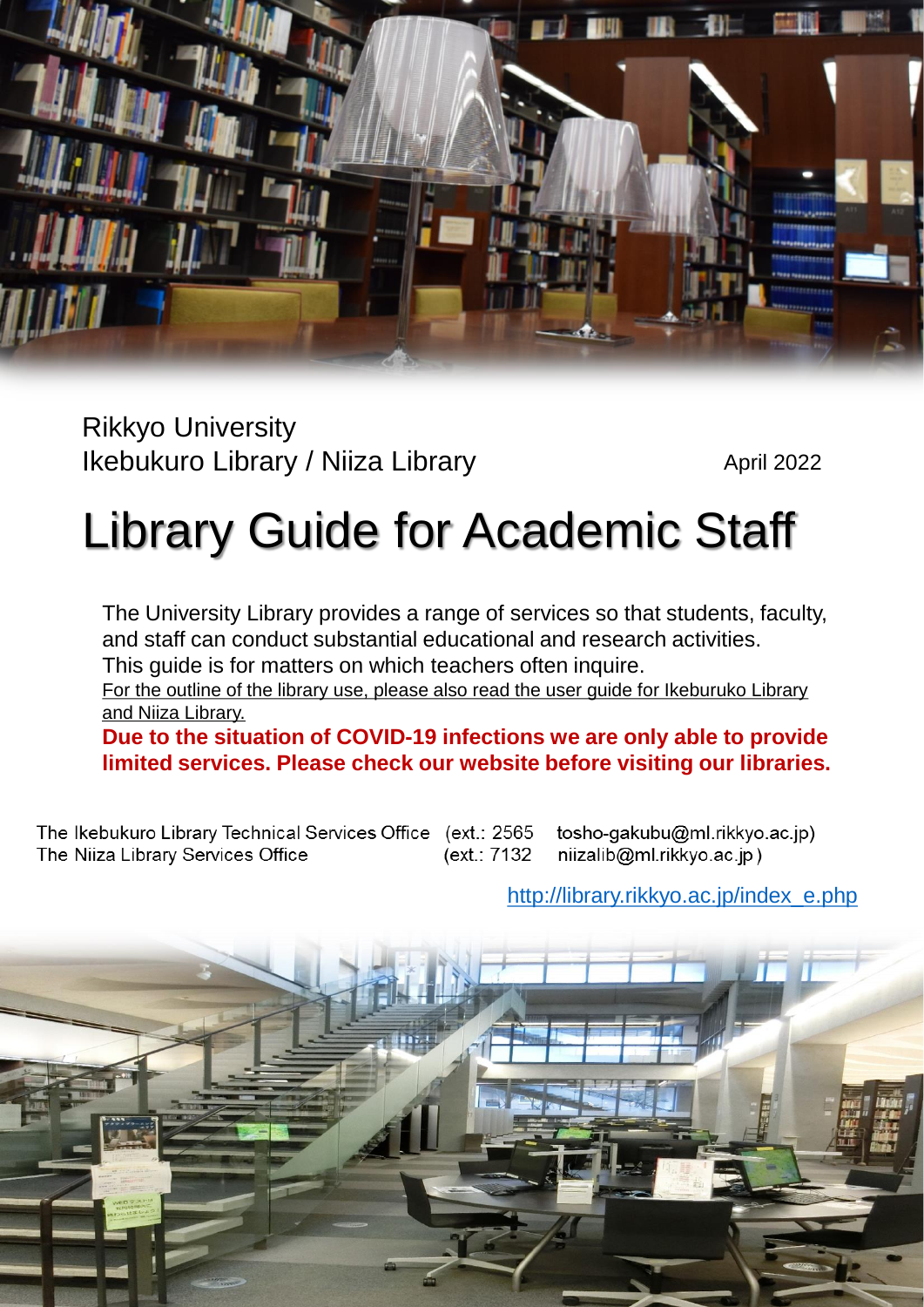#### The use of materials stored in library repositories ÑÔ

| <b>Ikebukuro</b>         | <b>Rare Book</b><br>Room | Application: Counters on each floor                                                                                                                                                               | Reference: From the next day<br>XIn-library approval will be conducted<br>after application.               |
|--------------------------|--------------------------|---------------------------------------------------------------------------------------------------------------------------------------------------------------------------------------------------|------------------------------------------------------------------------------------------------------------|
|                          | Automated<br>Storage     | Application: Instruction on removing<br>books from the repository by OPAC<br>(also accessible by PC at individual<br>offices) or at the counter (applications<br>at the counter only after 21:00) | Reference: Immediately after application                                                                   |
| <b>Niiza</b>             | Compact<br><b>Stacks</b> | Application: Counter on the 1st floor                                                                                                                                                             | Reference: Immediately after application<br>*The applicant enters the repository to<br>look for materials. |
|                          | Automated<br>Storage     | Application: Instructions on removing<br>books from the repository by OPAC<br>(also accessible by PC at individual<br>offices) or at the counter                                                  | Reference: Immediately after application                                                                   |
| Niiza Repository Library |                          | Application: Order for materials by OPAC, the counters in each building<br>*You cannot directly visit the library. (If you want to visit the library, you must<br>contact the library counter.)   |                                                                                                            |

Library counters Ikebukuro: ext. 2628<br>Niiza : ext. 7119 : ext. 7119

## The use of materials on different campuses

(1) To use books and bound magazines, you can order them from Ikebukuro Library, Niiza Library, and Niiza Repository Library.

(You can also apply from OPAC to order materials. Please apply from OPAC or use the "Application for Inter-campus Delivery" posted on the library website.)

(2) For materials that must not be removed from the library in each building, please make copies of the literature (paid service).

When using this service, fill in the "Application for Copies of Literature" posted on the library website and submit to the counter. You can also apply online from the link to the individual portal website "MyLibrary" – "External Links"- "Campus Application for Copies of Literature (Japanese text only) ".

\*Please follow procedures (1) and (2) on this website: [http://library.rikkyo.ac.jp/service/order/index\\_e.html](http://library.rikkyo.ac.jp/service/order/index_e.html)

## How to return materials

m

You can return materials to either Ikebukuro Library or Niiza Library regardless of where you borrowed them from originally. Please use the Book Return when the library is closed. (We do not accept returns by post.) Audio-visual materials must be returned to the counter.

- ・Book Return for Ikebukuro Library : On the side of the entrance gate
- ・Book Return for Niiza Library : On the side of the library entrance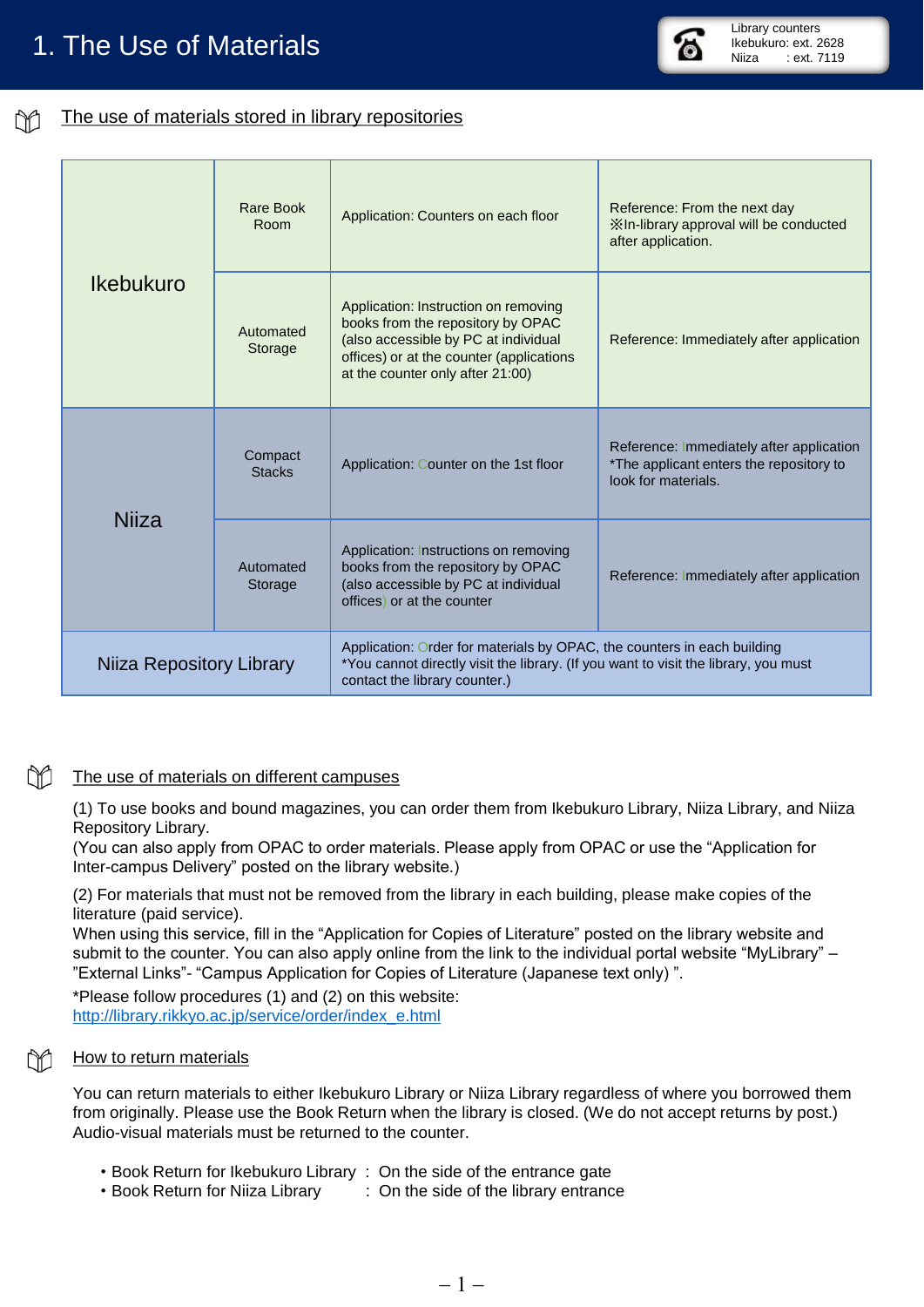## Lost or damaged rental materials

Notify the counter immediately.

You must provide compensation for such (the same material) in principle.

## Copies and prepaid cards

Copying is limited to materials owned by the library according to the Copyright Act. Prepaid cards for the copy machine can be purchased from the vending machine at the library. Prepaid cards can be used at both Ikebukuro Library and Niiza Library. Receipts can be issued at the counter. Because the library does not provide money exchange services, please bring small change.

## To use materials that are not owned by Rikkyo University Library

(1) You can use the library of another university as described bellow.

## <**Issuance of a Letter of introduction**>

A letter of introduction is required to use the library of another university. Please fill in an "Application form for a referral letter to other university libraries" located on the counter of each library, or on the following website, and submit the application to the counter. Because we will contact the library in the possession of the materials and make the necessary confirmations, we can not issue a referral letter with immediate effect. Please apply well in advance. Application form for a referral letter to the other university libraries:

[http://library.rikkyo.ac.jp/service/reference/index\\_e.html](http://library.rikkyo.ac.jp/service/reference/index_e.html)

## <**Yamanote Line Private University Library Consortium**>

You can use the Yamanote Line Private University Library Consortium Member Libraries (Aoyama Gakuin University, Gakushuin University, Kokugakuin University, Senshu University, Toyo University, Hosei University, Meiji University and Meiji Gakuin University) by showing your identification card without a Letter of introduction.

Before using these libraries, please check each library's operating hours and usage requirements from the library's website.

[http://library.rikkyo.ac.jp/service/yamanote/index\\_e.html](http://library.rikkyo.ac.jp/service/yamanote/index_e.html)

(2) Materials not owned by Rikkyo University Library may be ordered from other university libraries. [Paid service]

However, materials may not be ordered from libraries in Tokyo or Niiza city.

(3) You can order magazine articles and copies of parts of books from the other university. [Paid service]

\*You can apply for procedures (2) and (3) from the counter or the individual portal website "MyLibrary." https://opac.rikkyo.ac.jp/mylibrary/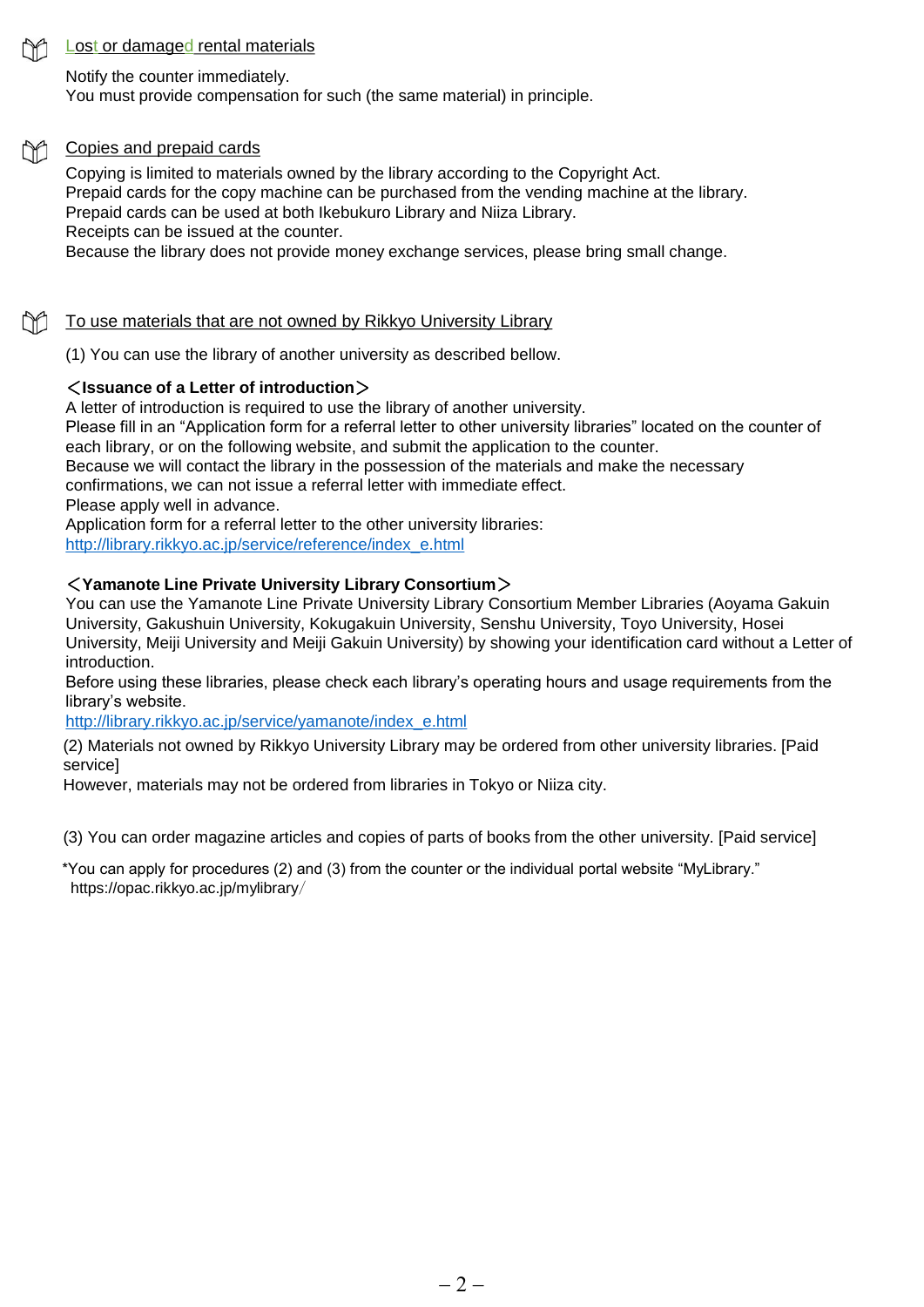# 2. Use of facilities

#### M The learning spaces and reading spaces in the library

| <b>Ikebukuro Library</b> |                                                                        | Niiza Library              |                                          | Matters of special mention                                                                                                                             |
|--------------------------|------------------------------------------------------------------------|----------------------------|------------------------------------------|--------------------------------------------------------------------------------------------------------------------------------------------------------|
| <b>Learning Square</b>   | 1st floor,<br>2nd floor                                                | Group area                 | SHIORI on the<br>2nd floor               | $\diamondsuit$ A space mainly used for student group                                                                                                   |
| <b>Group Study Rooms</b> | 2nd floor                                                              | <b>Group Study</b><br>Room | SHIORI on the<br>2nd floor               | work.                                                                                                                                                  |
| Lecture Rooms            | 2nd floor                                                              | Multi-purpose<br>Studio    | SHIORI on the<br>2nd floor               | $\diamondsuit$ Teaching staff can use this room only for<br>classes using library materials.<br>$\Diamond$ Please consult with the counter in advance. |
| PC Area                  | Underground<br>1st floor.<br>1st floor.<br>2nd floor,<br>and 3rd floor | PC Area                    | 1st floor.<br>SHIORI on the<br>2nd floor | $\diamondsuit$ Teaching staff can use PC seats without<br>applying.                                                                                    |
| Cubicles                 | 3rd floor                                                              |                            |                                          | $\diamondsuit$ Full-time faculty members can use these<br>seats by applying at the counter.                                                            |
| Carrels                  | Underground<br>1st floor<br>and 3rd floor                              |                            |                                          | $\diamondsuit$ Teaching staff can use these seats by<br>applying at the counters located on each<br>floor.                                             |
|                          |                                                                        | Carrels                    | 1st floor                                | $\diamondsuit$ Teaching staff can use these seats without<br>applying.                                                                                 |

**Display of class achievement results in the library** 

You can display your class achievement results in the library (Ikebukuro: Learning Square/Niiza: Near the entrance gate on the 1st floor).

In the past, class assignments were displayed.

Please consult with the Ikebukuro Public Services Office and the Niiza Library Services Office.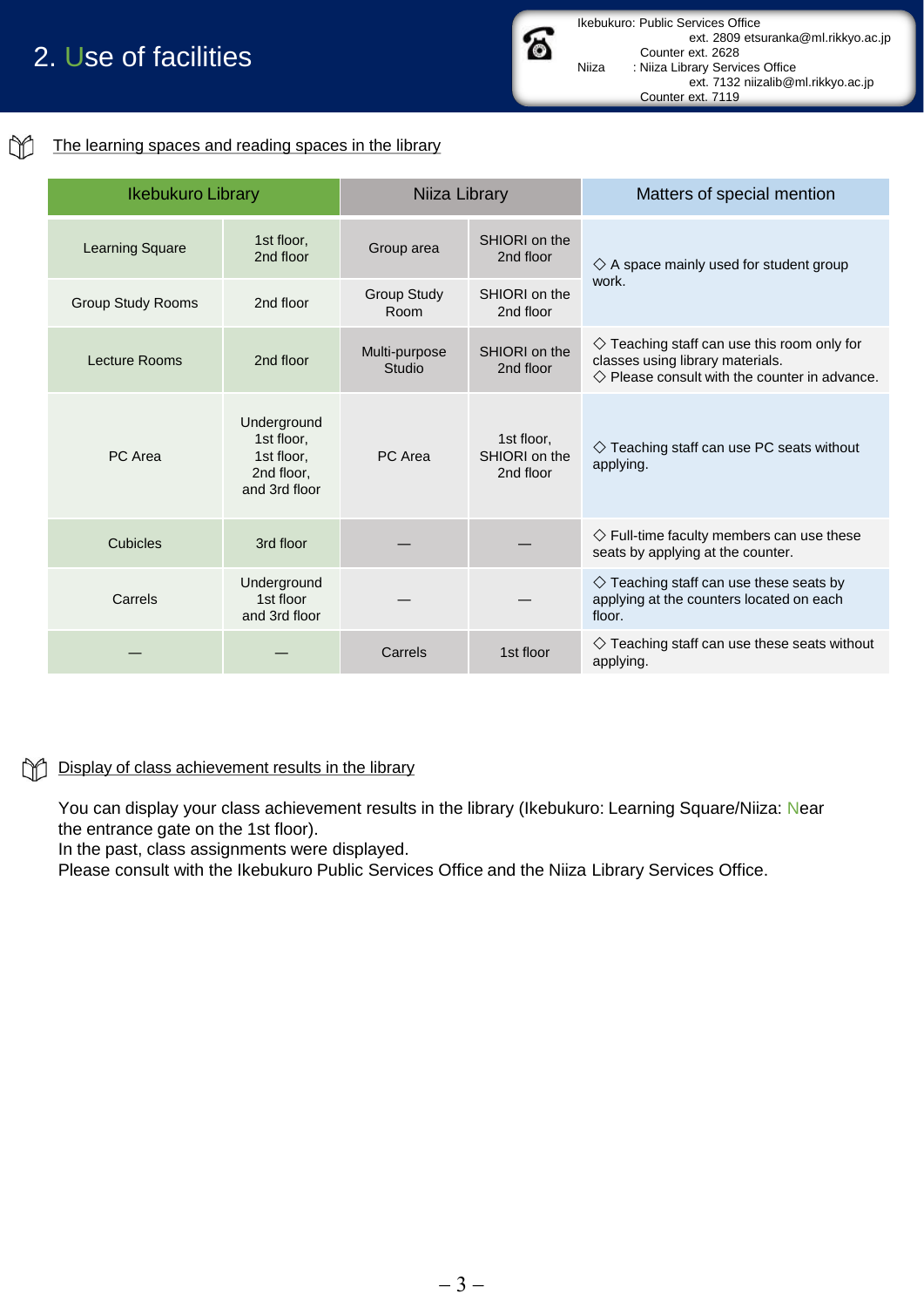

Counter ext. 2628 Niiza : Niiza Library Services Office ext. 7132 niizalib@ml.rikkyo.ac.jp

Counter ext. 7119

#### M In-class lecture by library staff about information searches

The Library holds class and seminar-based lecture meetings using library resources to improve students' information literacy.

The Library prepares level-by-level lecture meetings in accordance with students' literacy levels and learning stages.

The Library holds lecture meetings, including introductory levels, especially during the first semester for students studying at Rikkyo University for the first time, including freshmen.

In addition, the Library also prepares practical lectures linked with real class assignments, including reports, using databases both at home and abroad.

Please choose the proper level of lectures in accordance with students' learning stages.

If you want to attend a lecture with content that does not correspond to any of these, please consult with the staff in charge.

Check the following website when applying: http://library.rikkyo.ac.jp/education/guidance/index\_e.html

\*The Library implements "Lecture on Library Use," "Online Database Lecture," and "Learning Adviser" as services that support learning outside of class: [http://library.rikkyo.ac.jp/learning/index\\_e.html](http://library.rikkyo.ac.jp/learning/index_e.html)

\*In 2021 academic year, we are planning to post video contents (of in-class lectures about information sea

rches) on Blackboard in series. Please use them as necessary.

## Long-term rental of books for academic writing papers

Fourth-year undergraduate students and graduate school students can borrow books by special regulations services (ten books for three months and six items of audio-visual materials for two weeks) aside from regular rental quotas to write graduation theses, master's degree theses, doctoral theses and seminar essays. Because these students need to follow the procedures at the counter, please notify seminar students and graduate school students, etc.

#### M The reserve book system

This system is intended to enable more students to use the materials designated as reference literature for assignments, such as examinations and reports.

Such books are forbidden from being borrowed for a necessary period, and are limited to in-library reference (two hours in principle).

Books and audio-visual materials possessed by Rikkyo University Library can be set for each class hour up to a few, with the exception of precious books, etc.

Reserve books must be used within the library from the day following the receipt of application for those books or on a particular designated day until the examination days or the deadlines for submitting assignments and reports.

Please refer to the following website for details and apply at the counter of each library. [http://library.rikkyo.ac.jp/education/kadai/index\\_e.html](http://library.rikkyo.ac.jp/education/kadai/index_e.html)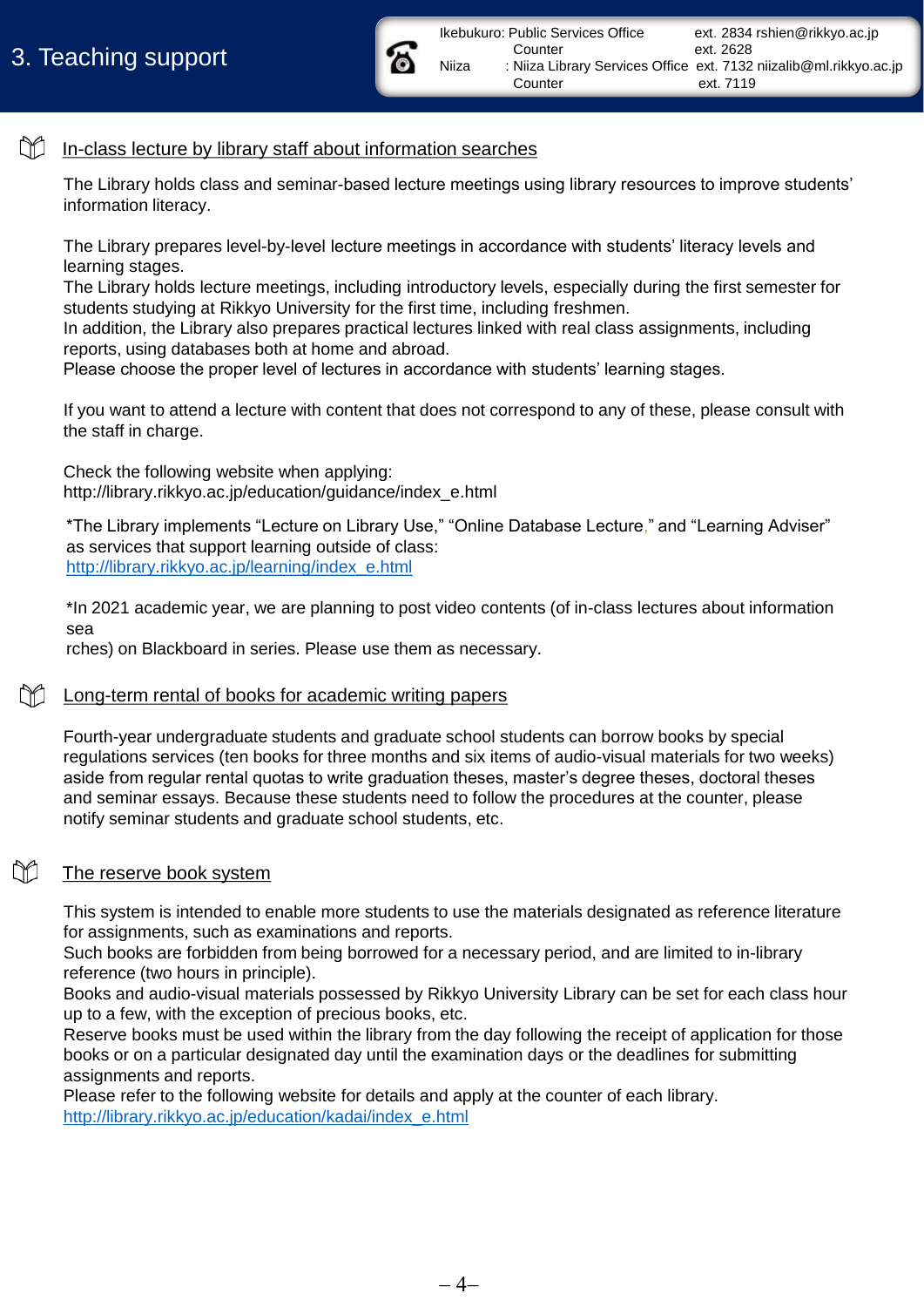#### m Request to purchase learning books for students

Please use the "Recommended Reading Requests" system.

The Library purchases the materials designated as textbooks in syllabuses by teaching staff in principle and stores them in the class textbook sections in each building.

In addition, the Library also has a "Recommended Reading Requests" system.

This system is for storing materials recommended by teaching staff at the campus libraries where they want to store them after choosing and considering their purchase as educational books for students' use. It can be applied from the library website.

## ◆Items included

・Must-read literature related to classes

(Mainly literature corresponding to materials designated as textbooks in syllabuses.)

・Materials that are not directly related to classes but are useful for improving students' learning and (for exbroader of educationample, basic textbooks that teaching staff want students to read while learning about related academic fields).

\*As mentioned above, the Library confirms and purchases materials designated as textbooks in syllabuses.

Due to the balance between constructing a collection of books and the budget, the upper limit of applications per person is 100,000 yen. Note that we may not be able to accept all requests for the same reasons.

Please refer to the following website for details on the application method, etc. http://library.rikkyo.ac.jp/education/reference/

Reference

① Request a book purchase for the Library

The Library has a system for accepting students' requests for book purchases as part of its support for learning and research. Please inform seminar students and graduate school students of this system.

\*For the following materials, the Library cannot respond to requests for purchases

- ・Books for practical purposes, test-preparation, qualification acquisition, and hobbies
- ・Books not published at the time of application.

Please refer to the following website for details on the application method, etc. [http://library.rikkyo.ac.jp/learning/kibou/index\\_e.html](http://library.rikkyo.ac.jp/learning/kibou/index_e.html)

. \*For applications about serial publications and online materials, please refer to ② .

② Request continuous purchase of materials for the library

To expand academic and research materials, the library accepts applications for continuous purchases (E.g.: Online Materials, magazines, journals) from faculty members and students. Please refer to the following website or contact us for details.

[http://library.rikkyo.ac.jp/learning/kibou\\_online/index.html](http://library.rikkyo.ac.jp/learning/kibou_online/index.html) (\*In Japanese only)

\*The Library purchases research materials, journals, audio-visual materials, and online materials by faculty book budget.

(Different faculties have different book budgets and different ways of purchasing.) The Library will send a guide on the details to full-time faculty members at the beginning of each academic year.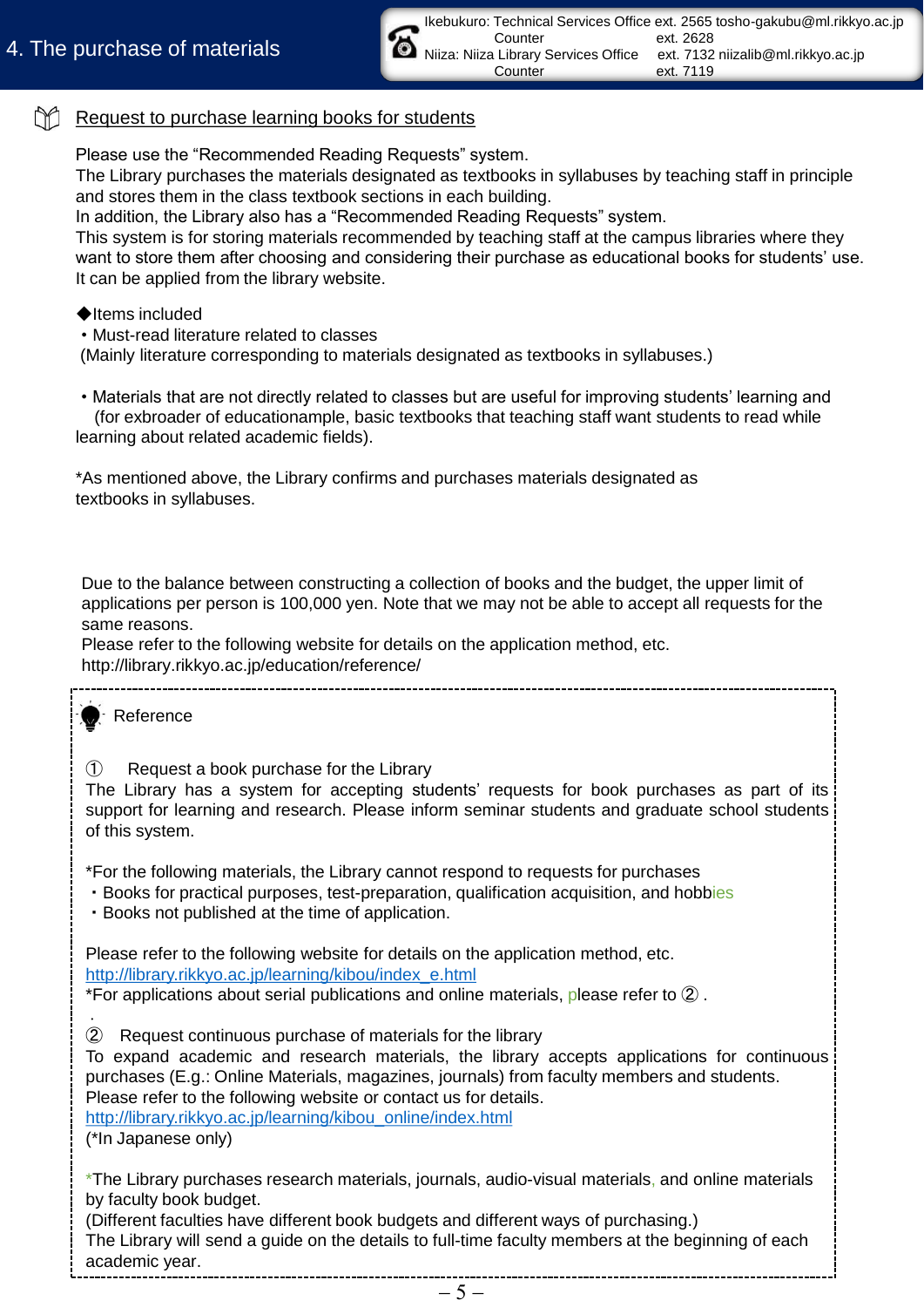

## Storage of teacher's books in the library.

The Library tries to gather information about books written by teaching staff. We store such books if they meets our selection criteria. Because the Library may fail to grasp publication information in some cases, please inform us of books that have not yet been stored.

## 5. Other

| කි | Counter<br>Niiza: Niiza Library Services Office<br>Counter | Ikebukuro: Technical Services Office ext. 2565 tosho-gakubu@ml.rikkyo.ac.jp<br>ext. 2628<br>ext. 7132 niizalib@ml.rikkyo.ac.jp<br>ext. 7119 |
|----|------------------------------------------------------------|---------------------------------------------------------------------------------------------------------------------------------------------|
|    |                                                            |                                                                                                                                             |

#### m Donation of materials.

The Library accepts donations of materials that may be considered beneficial for education and research at the University (only materials that are not already in the Library's possession and that meet the policy for constructing a collection of books and collection standards). If you are considering to donate materials in large volume, contact us for details in advance.

How to register bulletins and papers etc., in the organizational repository.

Please refer to the following website for how to register content for Rikkyo University's academic repository, "Rikkyo Roots": <http://library.rikkyo.ac.jp/roots/repository.html>